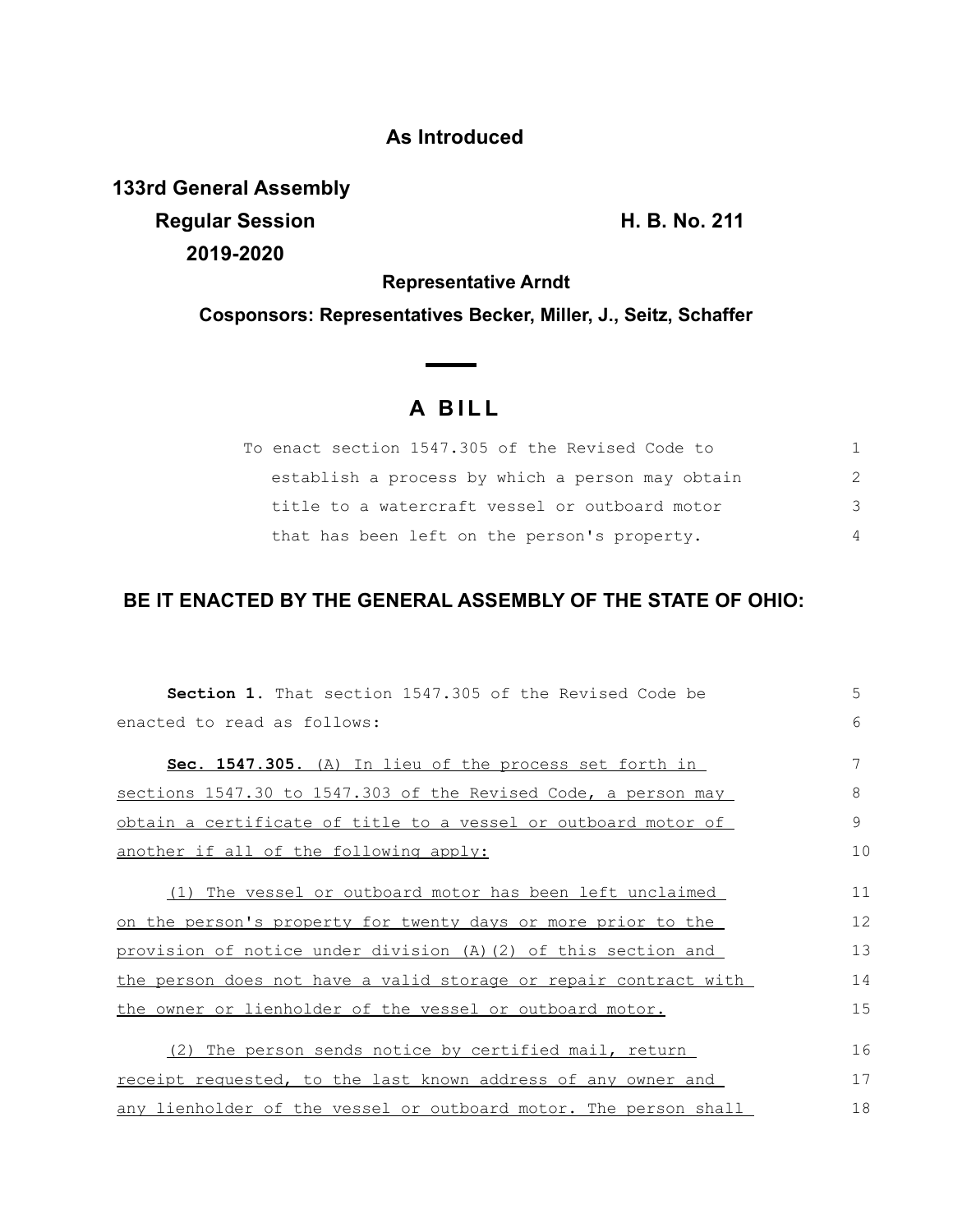| include both of the following in the notice:                         | 19 |
|----------------------------------------------------------------------|----|
| (a) A statement that the vessel or outboard motor must be            | 20 |
| <u>removed from the property within ten days after receiving the</u> | 21 |
| notice;                                                              | 22 |
| (b) A statement that informs the recipient of the vessel             | 23 |
| or outboard motor's location.                                        | 24 |
| (3) The person either received the signed receipt from the           | 25 |
| certified mail or was notified that the delivery of the              | 26 |
| certified mail was not possible.                                     | 27 |
| (4) The vessel or outboard motor continues to remain                 | 28 |
| unclaimed for more than ten days after the date that the             | 29 |
| required notice was received by the owner or lienholder, as          | 30 |
| evidenced by a signed receipt, or the date that the person was       | 31 |
| notified that the delivery was not possible. If a lienholder         | 32 |
| does not claim the vessel or outboard motor within that ten-day      | 33 |
| period, the lienholder's lien is invalid.                            | 34 |
| The person that mailed the notice under division (A)<br>(5)          | 35 |
| (2) of this section executes an affidavit, in a form established     | 36 |
| by the director of natural resources by rule adopted under           | 37 |
| Chapter 119. of the Revised Code, affirming that all of the          | 38 |
| requirements of this section necessary to authorize the issuance     | 39 |
| of a certificate of title for the vessel or outboard motor have      | 40 |
| been met. The person shall include all of the following in the       | 41 |
| affidavit:                                                           | 42 |
| (a) A statement of the length of time that the vessel or             | 43 |
| outboard motor remained unclaimed prior to sending the notice        | 44 |
| under division (A) (2) of this section;                              | 45 |
| (b) A statement that the person does not have a valid                | 46 |
| storage or repair contract with the owner or lienholder of the       | 47 |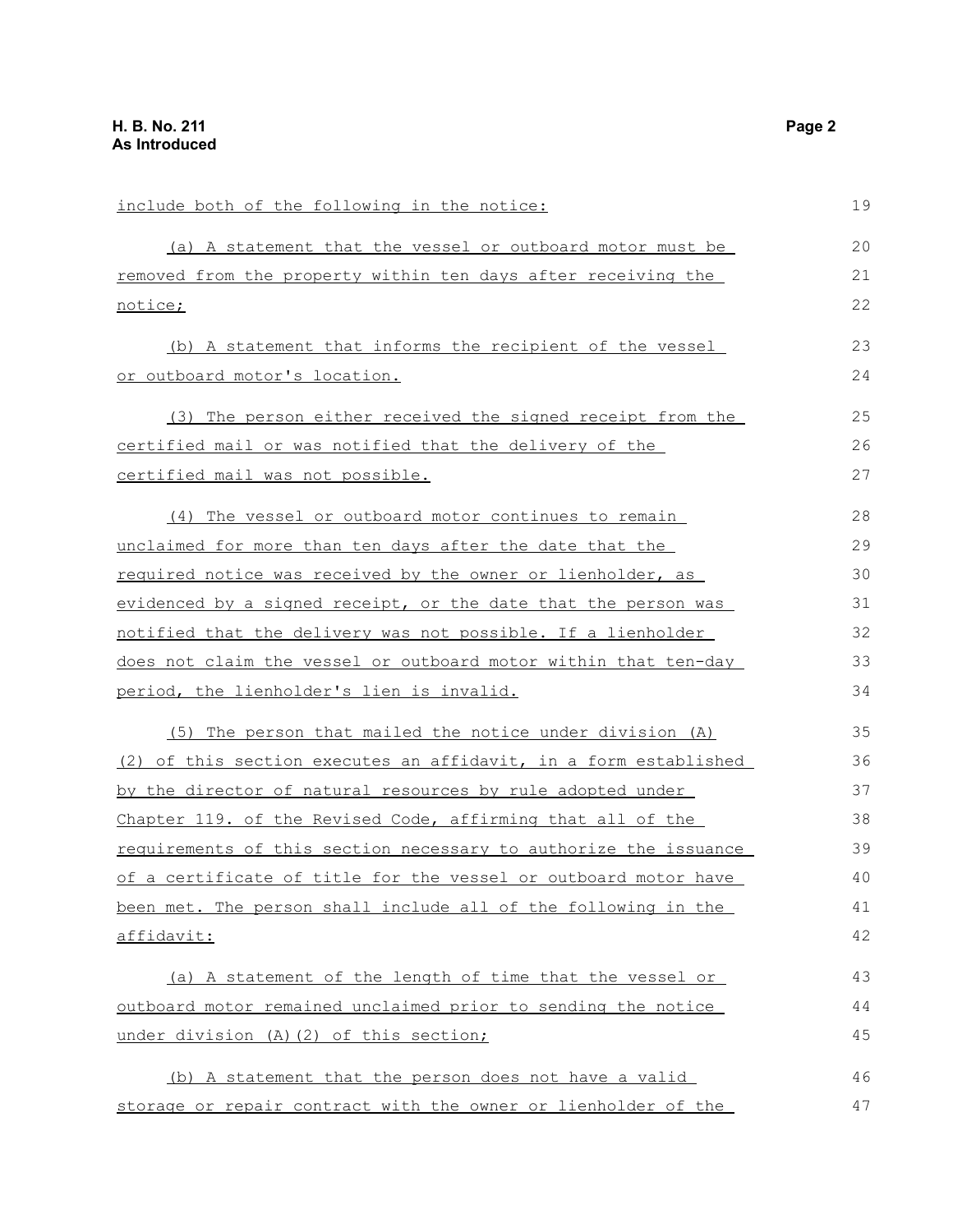| vessel or outboard motor;                                          | 48 |
|--------------------------------------------------------------------|----|
| (c) A statement that, prior to sending a notice under              | 49 |
| $division (A) (2) of this section, a search of the records of the$ | 50 |
| department of natural resources was made to identify any owner     | 51 |
| or lienholder of the vessel or outboard motor;                     | 52 |
| (d) A statement that the notice to remove the vessel or            | 53 |
| outboard motor was mailed to any owner and any lienholder by       | 54 |
| certified mail, return receipt requested, under division (A)(2)    | 55 |
| of this section;                                                   | 56 |
| (e) A statement that the vessel or outboard motor remains          | 57 |
| unclaimed for more than ten days after the date that the           | 58 |
| required notice was received by the owner or lienholder, as        | 59 |
| evidenced by a signed receipt, or the date that the person was     | 60 |
| notified that the delivery was not possible;                       | 61 |
| (f) A statement that the vessel or outboard motor remains          | 62 |
| unclaimed at the time the affidavit is presented under division    | 63 |
| <u>(C) of this section.</u>                                        | 64 |
| (B) In order to identify any owner or lienholder, prior to         | 65 |
| sending a notice under division (A) (2) of this section, the       | 66 |
| person who seeks to obtain a certificate of title to a vessel or   | 67 |
| outboard motor of another shall cause a search to be made of the   | 68 |
| records of the department of natural resources.                    | 69 |
| (C) The clerk of courts shall issue a certificate of               | 70 |
| title, free and clear of all liens and encumbrances, to a person   | 71 |
| that presents an affidavit that complies with all of the           | 72 |
| requirements of division (A) of this section.                      | 73 |
| (D) (1) A person that owns property where a vessel or              | 74 |
| outboard motor has been left unclaimed may bring a civil action    | 75 |
| in a court of common pleas or other court of competent             | 76 |